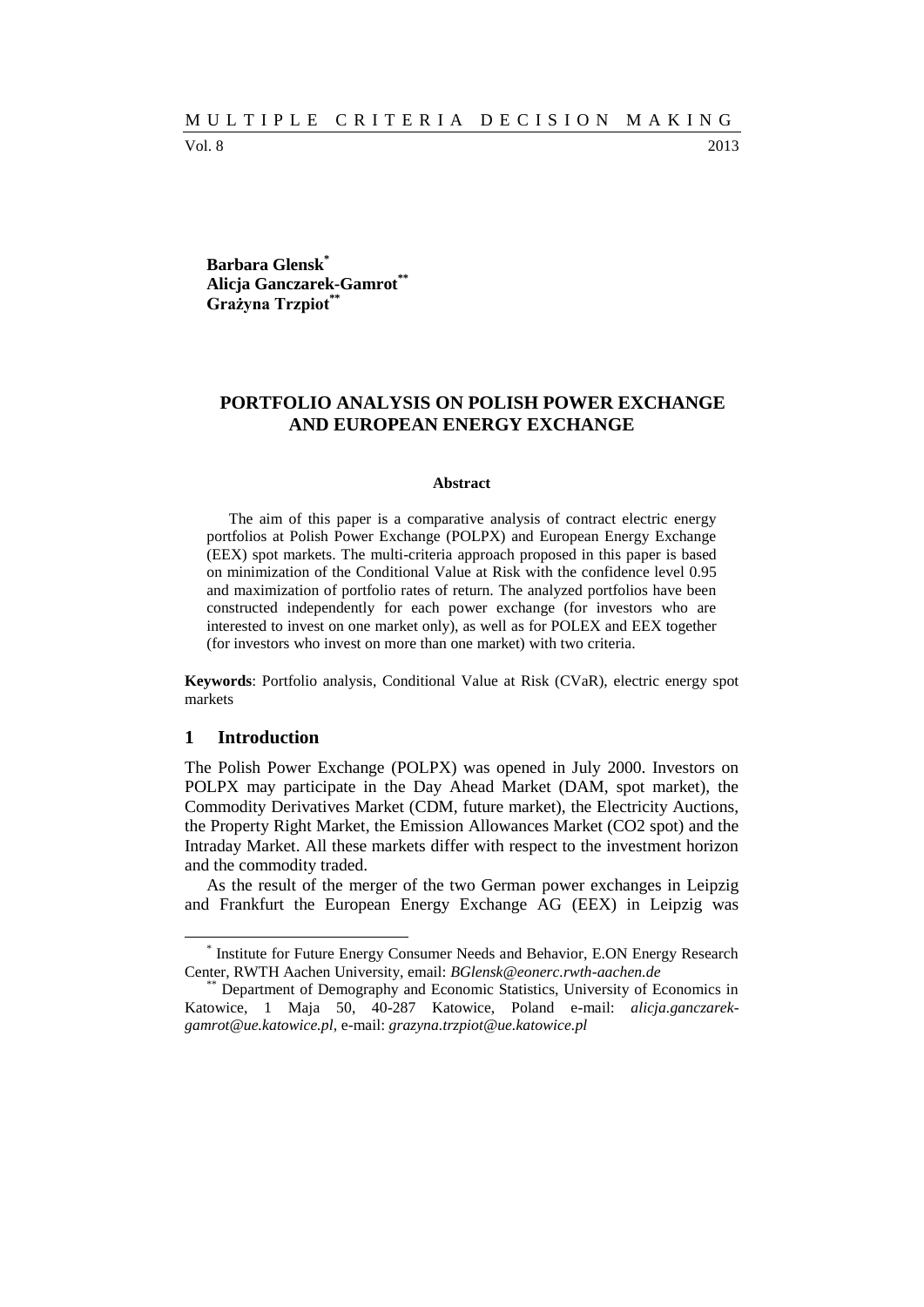established in 2002. This is one of the European trading and clearing platforms for energy and energy-related products, such as natural gas,  $CO<sub>2</sub>$  emission allowances and coal. The EEX consists of three sub-markets (EEX Spot Markets, EEX Power Derivatives and EEX Derivatives Markets) and one Joint Venture (EPEX Spot Market). Moreover, EEX is trying to become the leader among the European Energy Exchanges assuming an active role in the development and integration process of the European market.

The aim of this paper is a comparative analysis of risk on electric energy spot markets. In this paper we propose portfolios based on linear daily rates of return of prices noted on POLPX and EEX from  $1<sup>st</sup>$  January 2009 to  $24<sup>th</sup>$  October 2012. We compare risk on these portfolios built independently on two markets and the portfolios of contracts from POLPX and EEX together.

The analyzed portfolios are constructed based on two criteria: minimization of the Conditional Value at Risk (CVaR) with the confidence level 0.95 and maximization of the portfolio rates of return.

#### **2 Methodology**

When we make financial decisions, at the same time we take the risk. If we want to estimate the future risk we must measure it. There are many different kinds of risk measures, one of them is downside risk. In these measures we used a well known quantile downside risk measure such as: Value-at-Risk (VaR) and Conditional Value-at-Risk (CVaR) (Blanco, 1998; Jajuga and Jajuga, 1998; Weron and Weron 2000; Heilpern, 2011):

VaR is defined as such loss of value, which is not exceeded with the given probability  $\alpha$  at the given time period  $\Delta t$ , and given by the formula:

$$
P(W_{t+\Delta t} \le W_t - VaR_{\alpha}(W)) = \alpha \tag{1}
$$

where:

*Wt* - is a present value,

 $W_{t+\Delta t}$ - is a random variable, value at the end of duration of investment.

Equation (1) describes  $VaR<sub>\alpha</sub>$  for short position.  $VaR<sub>\alpha</sub>$  answers the question: How much money can we lose over time period  $\Delta t$  with probability  $1-\alpha$ ? The VaR quantity represents the maximum possible loss, which is not exceeded with the probability  $\alpha$ .

For linear rates of return  $VaR_1$  we can write as a percentile of the order  $\alpha$  of rates of return for short position:

$$
P(R_t \le VaR_\alpha(R)) = \alpha \tag{2}
$$

and for long position: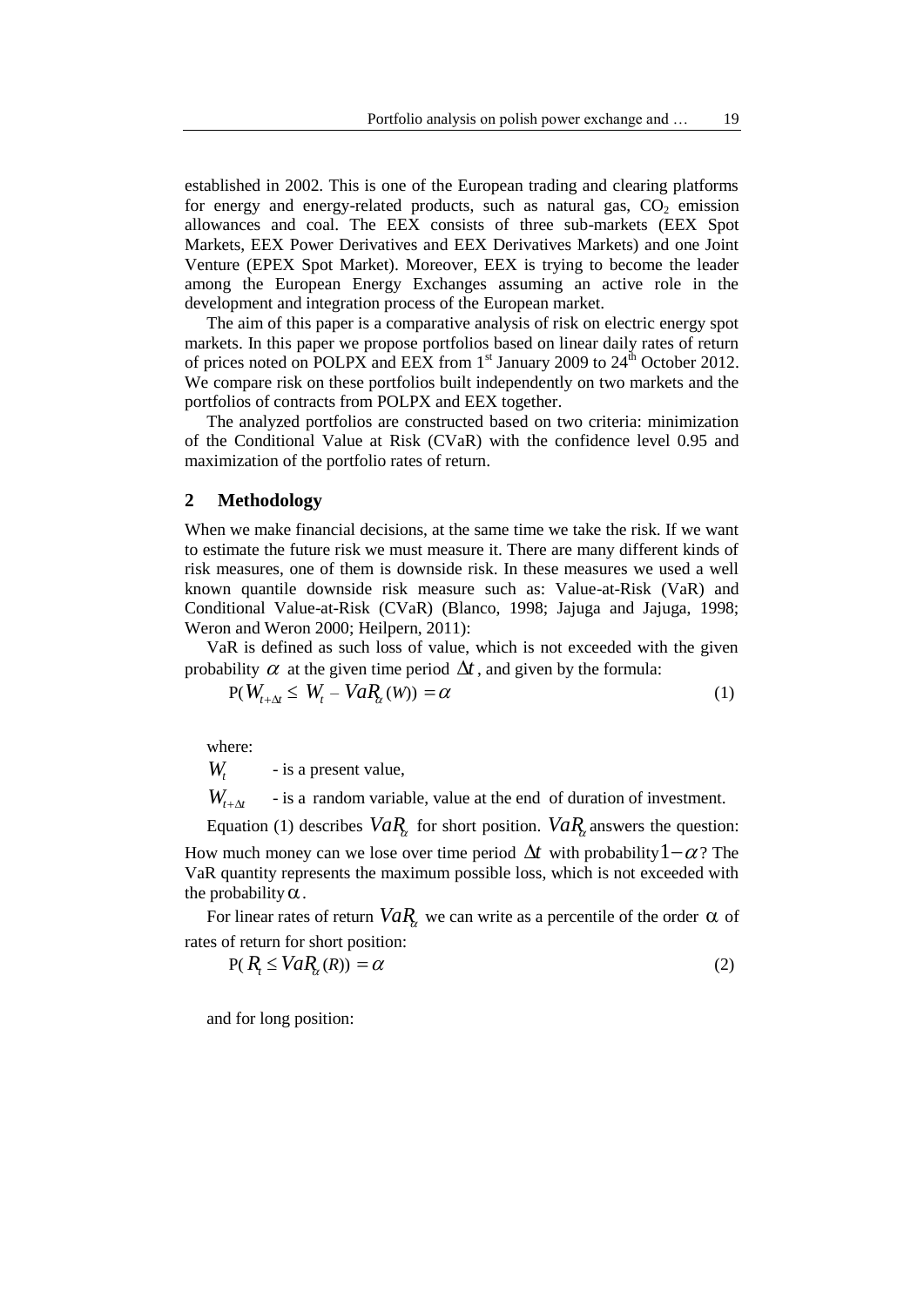$$
P(R_t \le VaR_{-\alpha}(R)) = 1 - \alpha \tag{3}
$$

where:

$$
R_{t} = \frac{P_{t} - P_{t-1}}{P_{t-1}}
$$
 - is a linear rate of return of contract

 $P_t$ ,  $P_{t-1}$  are the prices.

Without the assumption of a normal distribution of the rate of return, VaR is a problematic risk measure because it is not coherent (Artzner et al., 1999). It means that VaR for a diversified portfolio can be greater than the sum of VaR values of individual assets. In this sense, the measure, which does not meet the subadditivity requirement, cannot be the basis for portfolio diversification and optimization (Rockafellar and Uryasev, 2000; Rockafellar and Uryasev, 2002). In contrast, CVaR has better properties than VaR. The CVaR quantity is the conditional expected loss given the loss strictly exceeds its VaR. In literature CVaR is also called Expected Shortfall (ES) (Ogryczak and Ruszczyński, 2002; Heilpern, 2011). For short position we can write:

$$
CVaR_{\alpha}(R) = ES_{\alpha}(R) = E\{R \mid R \ge VaR_{\alpha}(R)\}.
$$
\n(4)

For long position we can write

$$
CVaR_{-\alpha}(R) = ES_{-\alpha}(R) = E\{R \mid R \le VaR_{-\alpha}(R)\}.
$$
 (5)

CVaR is defined as the mean of the quantile of worst realizations. The definitions ensure that VaR is never greater than CVaR, so portfolios with low CVaR must have low VaR as well. Pflug (2000) proved that CVaR is a coherent risk measure with the following properties: transition-equivariant, positively homogeneous, convex, monotonic, with stochastic dominance of order 1, and with monotonic dominance of order 2. (Pflug, 2000; Rockafellar and Uryasev, 2000). These properties let us use CVaR in portfolio analysis. Moreover, various numerical experiments and studies considering portfolio optimization with CVaR point out that the minimization of CVaR leads to optimal solutions in terms of VaR (Uryasev, 2000; Rockafellar and Uryasev, 2002).

The portfolio selection model proposed in this paper is based on the two criteria "mean-variance" portfolio problem analyzed by Steuer et al. (2006):

$$
\min\{x^T \sum x\}
$$
  
\n
$$
\max \mu^T x
$$
  
\n
$$
x \in S
$$
\n(6)

which regarding CVaR – downside risk measure for short position is given as follows: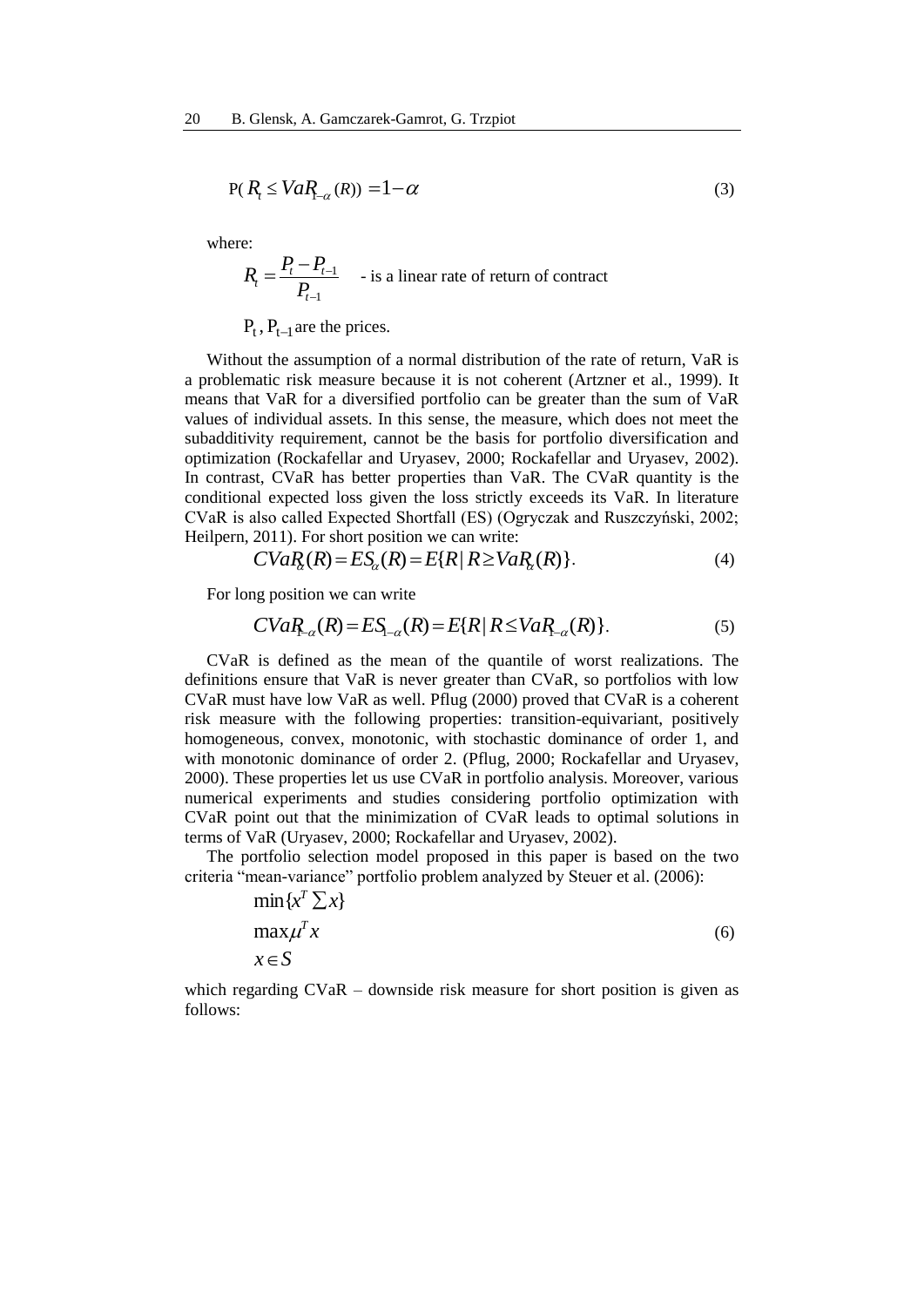# min*CVaR*

 $x \in S$  $max \mu^T x$ (7) and for long position:  $x \in S$  $\max \mu^T x$ min $CVaR_{-\alpha}$ (8)

where:

*CVaR*<sub>c</sub> *Conditional Value-at-Risk* for portfolio for short position,

 $CVaR_{\alpha}$  - *Conditional Value-at-Risk* for portfolio for long position,

x - vector of portfolio weights,

 $\mu$  - vector of contracts means belonging to portfolio,

*S* - set of acceptable results

 $\Sigma$ - covariance matrix.

Using results of Steuer et al. (2011) the problems (7)-(8) may be expressed in the following form for short position:

$$
\min |CVaR_{i} - \mu^{T} x|
$$
  

$$
x_{\min} \le x_{i} \le x_{\max}
$$
  

$$
\sum_{i=1}^{m} x_{i} = 1
$$
 (9)

and for long position:  $\min |\textit{CVaR}_{-\alpha} - \mu^T x|$ 

$$
x_{\min} \le x_i \le x_{\max}
$$
  

$$
\sum_{i=1}^{m} x_i = 1
$$
 (10)

In Figure 1 the distance between CVaR calculated for portfolio rate of return and expected rates of return of portfolio is presented.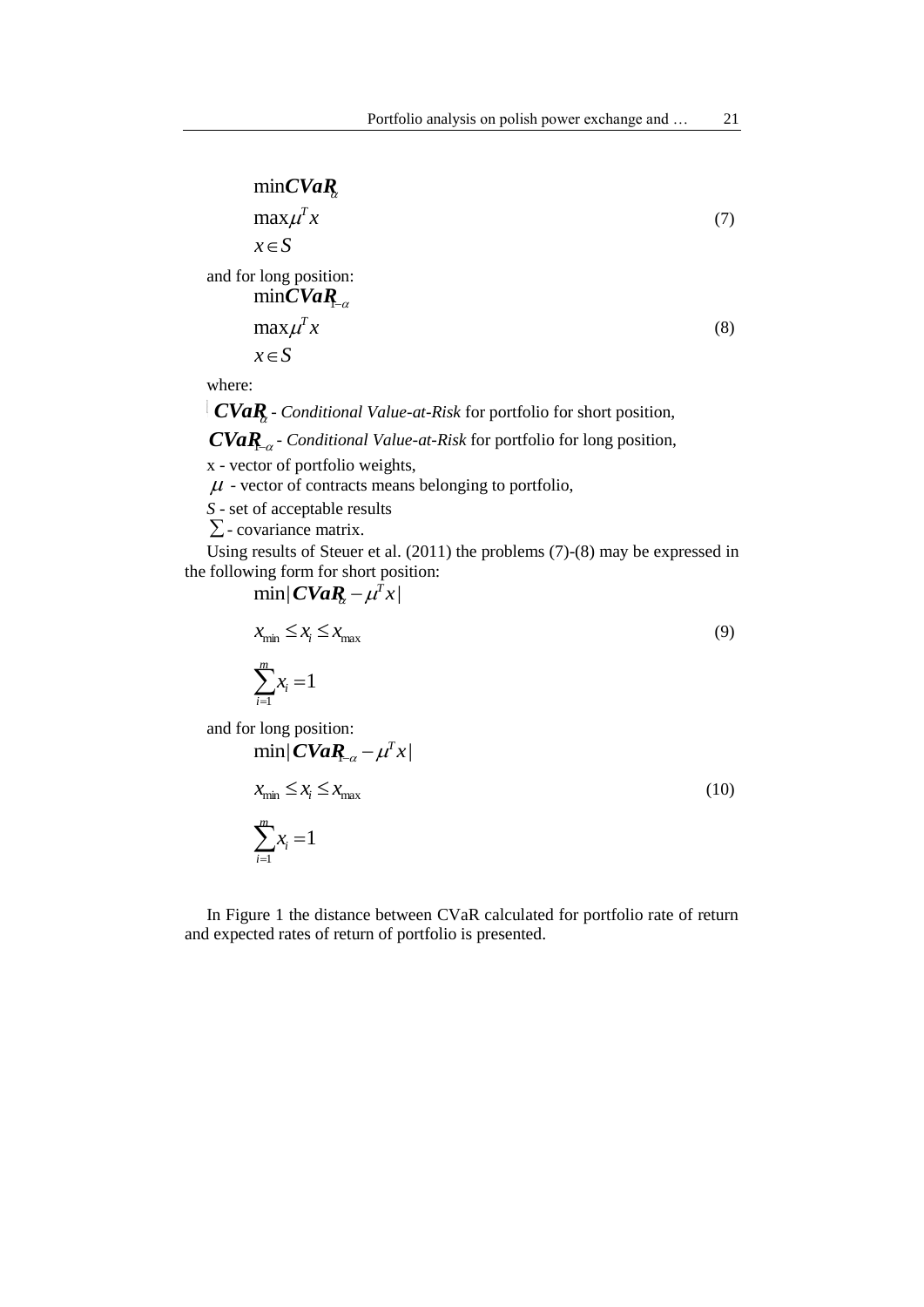

Figure 1. Distribution of rates of return of portfolio

### **3 Empirical analysis**

Investors from spot energy markets make trading decisions with one day horizon of investment. So, to build portfolios from POLPX and EEX we consider daily rates of return of prices from  $1<sup>st</sup>$  January 2009 to  $24<sup>th</sup>$  October 2012. We estimate *VaR* and *CVaR* using the historical simulation method with  $\alpha$ = $Q95$ . Moreover, because of negative energy prices on EEX, linear rates of return have been applied. In both analyzed markets investors can buy and sell electric energy in 24 independent contracts. Parameters of contract distribution of linear rates of return from spot markets are presented in Table 1. Distribution of contracts is characterized by very high volatility, asymmetry and is leptokurtic. In such situations, the classical risk measures such as variance, which is very sensitive to extreme values and asymmetry, is not appropriate. Furthermore, the values of percentiles and standard deviation of contracts observed on spot markets show that volatility of prices on POLPX is much lower than that on EEX.

In the first step of our risk analysis we built portfolios independently on POLPX and EEX. In table 2 we presented portfolios for investors who take up long position on POLPX. Based on problem (10) we built three different portfolios. In the first portfolio we used restriction  $0 \leq x_i \leq 1$  for portfolio weights. This portfolio consists only of night contracts (see Table 2, and Figure 2). In the next two portfolios the real demand for electric energy in respective hours of the day was taken into consideration ( $0 \le x_i \le x_{max}$ ). In the second portfolio  $x_{max}$  was assumed to be equal to the real demand observed on POLPX for the contract in the studied period, augmented by 5%. In the third portfolio contracts are augmented by 2.5%. Based on these portfolios we can say that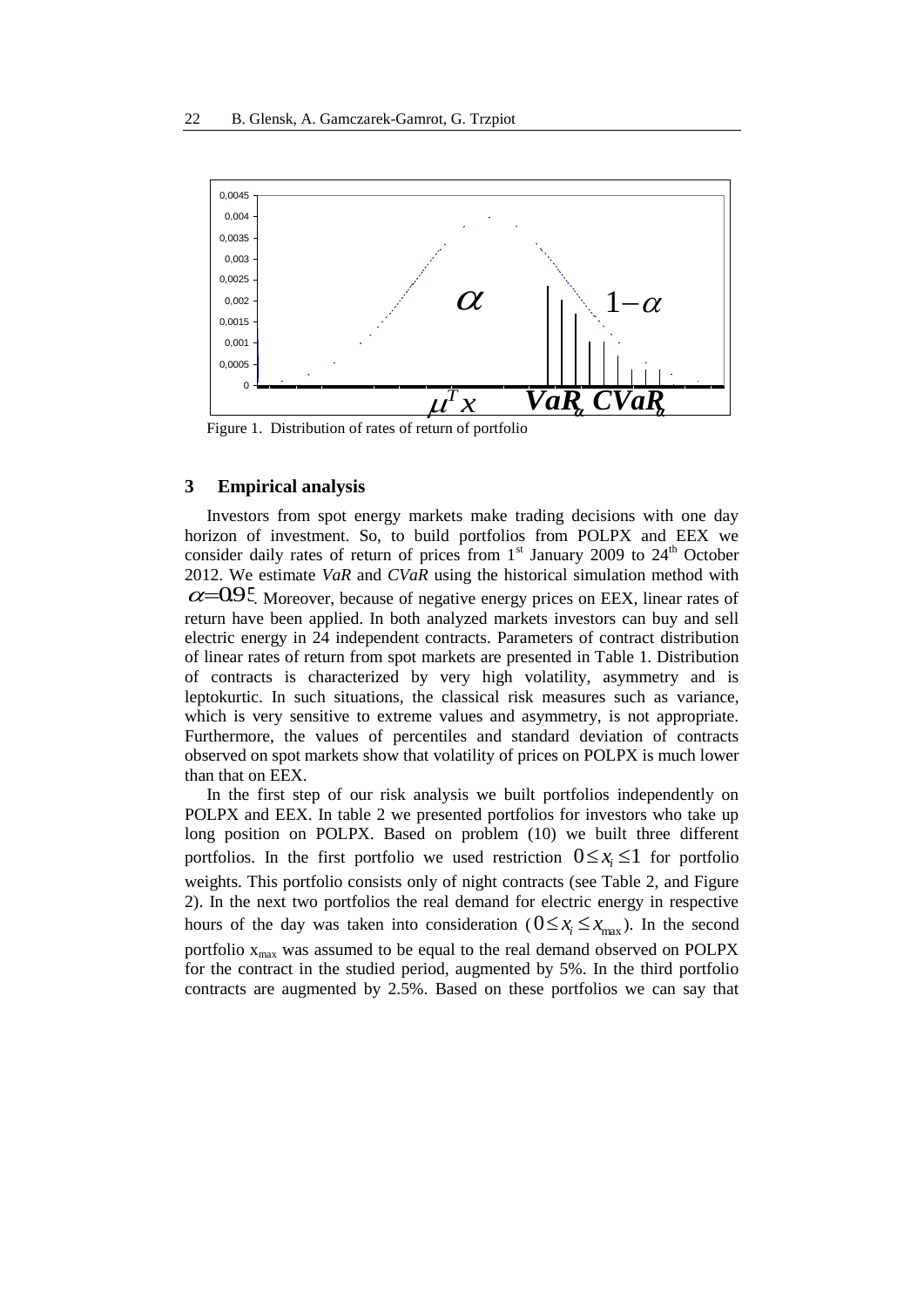investors shouldn't buy electric energy in the hours 7-11, 14 and 17 (compare Figure 2 and Table 2).

Table 1

| Contr          | <b>POLPX</b> |                 |                  |                 |          |          | <b>EEX</b> |                 |                  |                |                 |          |
|----------------|--------------|-----------------|------------------|-----------------|----------|----------|------------|-----------------|------------------|----------------|-----------------|----------|
| acts           | Mean         | Percentyl<br>5% | Percentyl<br>95% | Stand<br>. dev. | Skewness | Kurtozis | Mean       | Percentyl<br>5% | Percentyl<br>95% | Stand.<br>dev. | <b>Skewness</b> | Kurtosis |
| 1              | 0.002        | $-0.09$         | 0.09             | 0.06            | 1.46     | 19.17    | 0.247      | $-0.38$         | 0.48             | 15.70          | 25.19           | 987.87   |
| $\overline{2}$ | 0.003        | $-0.10$         | 0.11             | 0.07            | 0.21     | 5.53     | $-2.671$   | $-0.52$         | 0.70             | 83.21          | $-26.41$        | 754.31   |
| 3              | 0.003        | $-0.11$         | 0.13             | 0.07            | 0.22     | 5.15     | 1.780      | $-0.63$         | 1.04             | 94.13          | 29.01           | 1063.26  |
| $\overline{4}$ | 0.004        | $-0.12$         | 0.12             | 0.08            | 0.13     | 4.77     | $-1.510$   | $-0.75$         | 1.46             | 61.72          | $-25.02$        | 839.34   |
| 5              | 0.004        | $-0.13$         | 0.14             | 0.09            | 0.51     | 5.28     | 0.794      | $-0.66$         | 1.40             | 34.26          | $-5.23$         | 383.43   |
| 6              | 0.007        | $-0.15$         | 0.20             | 0.12            | 1.52     | 8.64     | 1.776      | $-0.63$         | 1.18             | 83.18          | 33.42           | 1215.64  |
| $\tau$         | 0.017        | $-0.21$         | 0.39             | 0.20            | 2.28     | 8.86     | $-6.285$   | $-0.77$         | 2.26             | 144.85         | $-14.43$        | 286.98   |
| 8              | 0.013        | $-0.19$         | 0.34             | 0.17            | 2.20     | 9.89     | $-3.792$   | $-0.62$         | 1.98             | 101.87         | $-18.37$        | 458.77   |
| 9              | 0.012        | $-0.19$         | 0.35             | 0.16            | 2.12     | 11.20    | 1.062      | $-0.47$         | 1.34             | 76.54          | 23.18           | 941.68   |
| 10             | 0.01         | $-0.17$         | 0.31             | 0.14            | 1.91     | 10.86    | $-0.944$   | $-0.37$         | 0.89             | 40.03          | $-37.10$        | 1381.80  |
| 11             | 0.007        | $-0.15$         | 0.25             | 0.12            | 1.39     | 5.94     | 0.054      | $-0.35$         | 0.72             | 0.42           | 4.29            | 32.75    |
| 12             | 0.007        | $-0.15$         | 0.25             | 0.12            | 1.29     | 5.25     | 0.041      | $-0.31$         | 0.60             | 0.34           | 4.26            | 43.19    |
| 13             | 0.007        | $-0.15$         | 0.23             | 0.11            | 1.26     | 4.99     | 0.041      | $-0.32$         | 0.53             | 0.35           | 4.36            | 41.31    |
| 14             | 0.006        | $-0.15$         | 0.23             | 0.11            | 1.12     | 4.03     | $-1.007$   | $-0.36$         | 0.75             | 39.84          | $-37.30$        | 1391.63  |
| 15             | 0.005        | $-0.13$         | 0.21             | 0.10            | 1.22     | 3.84     | 0.757      | $-0.38$         | 0.90             | 24.62          | 37.21           | 1386.89  |
| 16             | 0.005        | $-0.12$         | 0.19             | 0.10            | 1.32     | 6.23     | $-3.779$   | $-0.40$         | 0.93             | 95.60          | $-28.04$        | 834.61   |
| 17             | 0.006        | $-0.13$         | 0.21             | 0.11            | 1.48     | 8.09     | 0.558      | $-0.38$         | 0.85             | 17.18          | 32.86           | 1160.54  |
| 18             | 0.006        | $-0.12$         | 0.20             | 0.11            | 1.40     | 11.77    | 0.049      | $-0.32$         | 0.62             | 0.54           | 19.27           | 552.08   |
| 19             | 0.004        | $-0.11$         | 0.15             | 0.09            | 1.08     | 11.67    | 0.025      | $-0.26$         | 0.47             | 0.27           | 6.30            | 102.49   |
| 20             | 0.004        | $-0.10$         | 0.13             | 0.08            | 0.66     | 10.87    | 0.017      | $-0.24$         | 0.35             | 0.20           | 2.24            | 13.34    |
| 21             | 0.003        | $-0.09$         | 0.11             | 0.07            | 1.04     | 14.80    | 0.014      | $-0.22$         | 0.31             | 0.19           | 3.36            | 36.56    |
| 22             | 0.002        | $-0.08$         | 0.09             | 0.06            | 1.36     | 18.94    | 0.011      | $-0.20$         | 0.27             | 0.15           | 1.58            | 8.00     |
| 23             | 0.001        | $-0.07$         | 0.09             | 0.05            | 0.95     | 6.59     | 0.011      | $-0.20$         | 0.24             | 0.16           | 2.89            | 26.03    |
| 24             | 0.002        | $-0.08$         | 0.10             | 0.06            | 5.07     | 89.16    | 0.016      | $-0.25$         | 0.32             | 0.30           | 5.31            | 99.25    |

Distribution parameters of rates of return of contracts on spot market

In Table 3 we presented portfolios for an investor opening long positions on EEX. Based on problem (10) we built once again three different portfolios. For the portfolio with restriction  $0 \leq x_i \leq 1$  we obtained portfolios without contracts in the hours 1, 2, 8 and 9 (see Table 3 and Figure 3). For every hour during a day we built two portfolios ( $0 \le x_i \le x_{max}$ ) under the same constraint as for POLPX. Based on these portfolios we can say that investors shouldn't buy electric energy in the hours 1, 6 and 9 (compare Table 3 and Figure 3).

If we compare risk measures by  $CVaR<sub>0.95</sub>$  we can see that the risk on EEX is much higher than the risk on POLPX.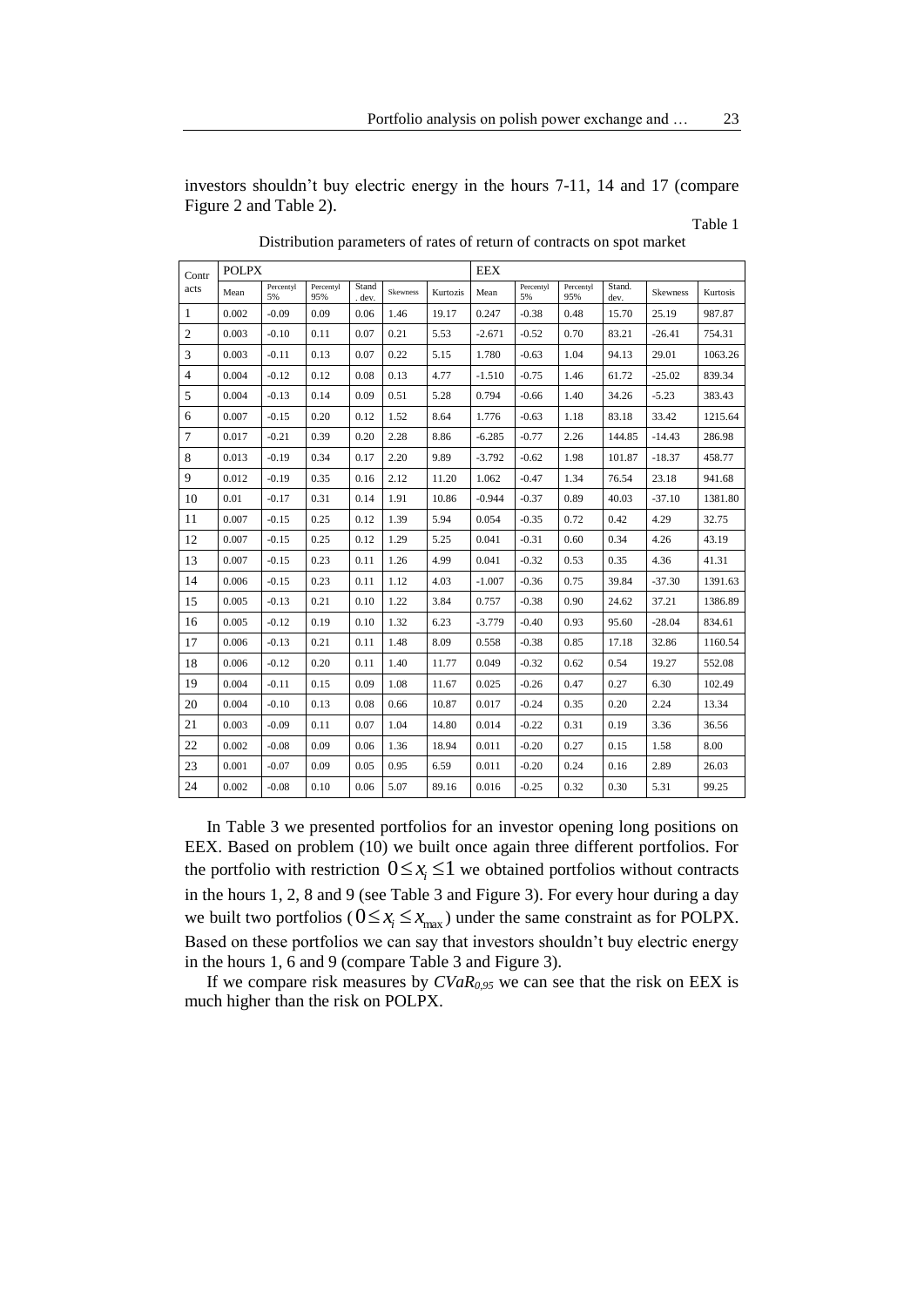

Figure 2. Weights of contracts in portfolios from POLPX

In the next step of the analysis the portfolios based on 48 contracts from POLPX and EEX have been built. Table 4 and Figure 4-6 present results of the optimization problem (10). In general, the risk on EEX is greater than the risk on POLPX, so weights of contracts from POLPX are greater than weights of contracts from EEX, especially for night and early morning hours from 1 to 9. For hours during the day differences between weights are not very significant. Investors who want to buy electric energy in the hour 24 should choose EEX.



Figure 3. Weights of contracts in portfolios from EEX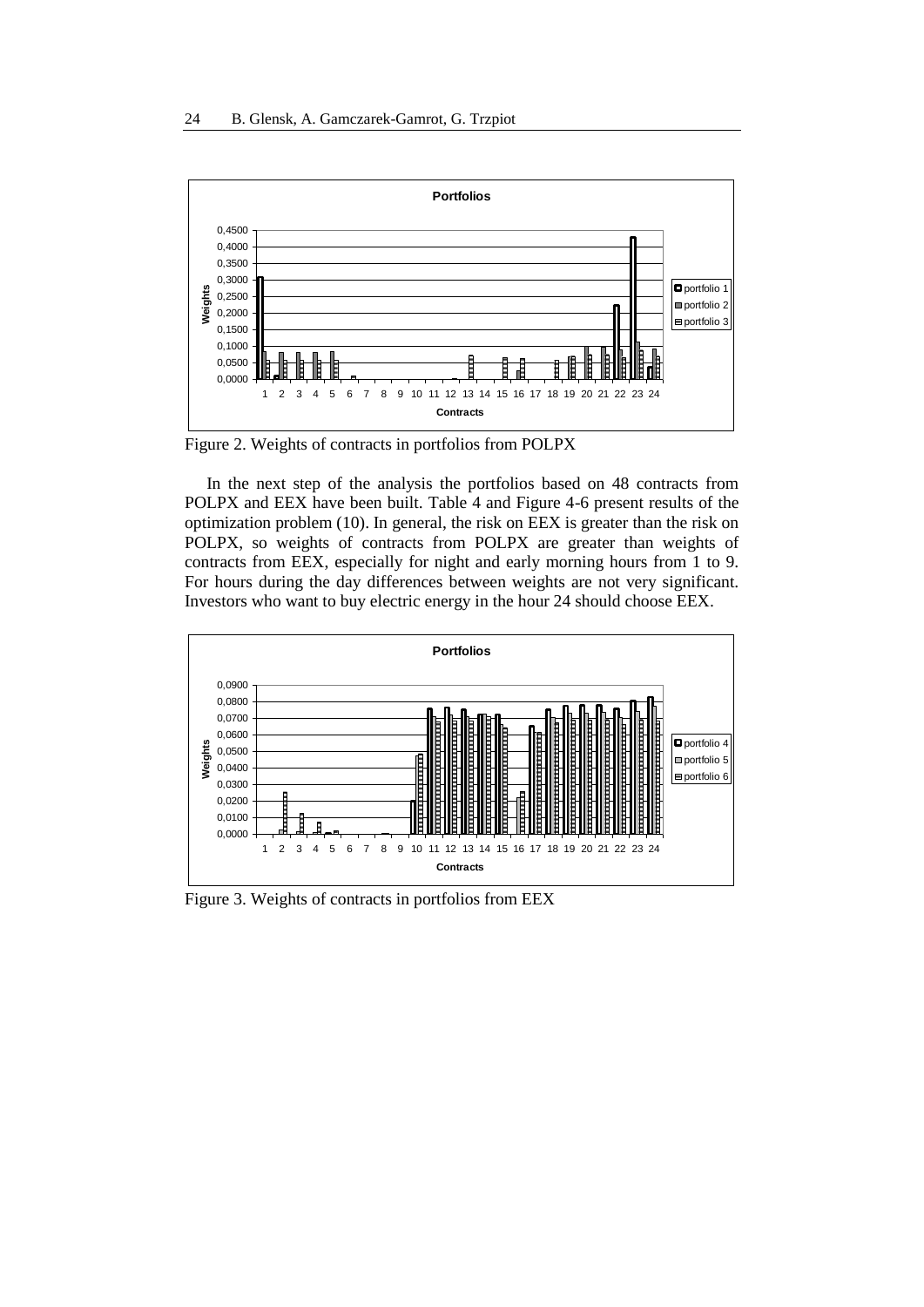Table 2

| Portfolios on POLPX |  |
|---------------------|--|
|---------------------|--|

| Contracts         | Portfolio 1      |                  |              | Portfolio 2      |                  |           | Portfolio 3  |                  |           |  |
|-------------------|------------------|------------------|--------------|------------------|------------------|-----------|--------------|------------------|-----------|--|
|                   | $\mathbf X$      | $X_{min}$        | $X_{max}$    | $\mathbf x$      | $X_{min}$        | $X_{max}$ | $\mathbf X$  | $X_{min}$        | $X_{max}$ |  |
| $\mathbf{1}$      | 0.3078           | $\Omega$         | $\mathbf{1}$ | 0.0833           | $\Omega$         | 0.0833    | 0.0583       | $\Omega$         | 0.0583    |  |
| $\overline{2}$    | 0.0104           | $\overline{0}$   | $\mathbf{1}$ | 0.0817           | $\overline{0}$   | 0.0817    | 0.0567       | $\Omega$         | 0.0567    |  |
| 3                 | $\overline{0}$   | $\overline{0}$   | $\mathbf{1}$ | 0.0816           | $\Omega$         | 0.0816    | 0.0566       | $\mathbf{0}$     | 0.0566    |  |
| 4                 | $\overline{0}$   | $\mathbf{0}$     | $\mathbf{1}$ | 0.0818           | $\mathbf{0}$     | 0.0818    | 0.0568       | $\mathbf{0}$     | 0.0568    |  |
| 5                 | $\overline{0}$   | $\overline{0}$   | $\mathbf{1}$ | 0.0824           | $\overline{0}$   | 0.0824    | 0.0574       | $\theta$         | 0.0574    |  |
| 6                 | $\overline{0}$   | $\overline{0}$   | $\mathbf{1}$ | $\mathbf{0}$     | $\mathbf{0}$     | 0.0835    | 0.0103       | $\overline{0}$   | 0.0585    |  |
| $\tau$            | $\boldsymbol{0}$ | $\boldsymbol{0}$ | $\mathbf{1}$ | $\boldsymbol{0}$ | $\overline{0}$   | 0.0976    | $\mathbf{0}$ | $\overline{0}$   | 0.0726    |  |
| 8                 | $\overline{0}$   | $\overline{0}$   | $\mathbf{1}$ | $\overline{0}$   | $\mathbf{0}$     | 0.0859    | $\mathbf{0}$ | $\overline{0}$   | 0.0609    |  |
| 9                 | $\boldsymbol{0}$ | $\boldsymbol{0}$ | $\mathbf{1}$ | $\boldsymbol{0}$ | $\boldsymbol{0}$ | 0.0904    | $\mathbf{0}$ | $\boldsymbol{0}$ | 0.0654    |  |
| 10                | $\overline{0}$   | $\mathbf{0}$     | $\mathbf{1}$ | $\overline{0}$   | $\mathbf{0}$     | 0.0939    | $\mathbf{0}$ | $\overline{0}$   | 0.0689    |  |
| 11                | $\overline{0}$   | $\overline{0}$   | $\mathbf{1}$ | $\overline{0}$   | $\overline{0}$   | 0.0951    | $\Omega$     | $\overline{0}$   | 0.0701    |  |
| 12                | $\overline{0}$   | $\boldsymbol{0}$ | $\mathbf{1}$ | $\boldsymbol{0}$ | $\overline{0}$   | 0.0969    | 0.0030       | $\overline{0}$   | 0.0719    |  |
| 13                | $\overline{0}$   | $\overline{0}$   | $\mathbf{1}$ | $\overline{0}$   | $\overline{0}$   | 0.0962    | 0.0712       | $\theta$         | 0.0712    |  |
| 14                | $\overline{0}$   | $\boldsymbol{0}$ | $\mathbf{1}$ | $\overline{0}$   | $\overline{0}$   | 0.0958    | $\Omega$     | $\overline{0}$   | 0.0708    |  |
| 15                | $\boldsymbol{0}$ | $\boldsymbol{0}$ | $\mathbf{1}$ | $\overline{0}$   | $\boldsymbol{0}$ | 0.0922    | 0.0672       | $\mathbf{0}$     | 0.0672    |  |
| 16                | $\overline{0}$   | $\boldsymbol{0}$ | $\mathbf{1}$ | 0.0252           | $\mathbf{0}$     | 0.0892    | 0.0642       | $\mathbf{0}$     | 0.0642    |  |
| 17                | $\overline{0}$   | $\mathbf{0}$     | $\mathbf{1}$ | $\overline{0}$   | $\mathbf{0}$     | 0.0900    | $\Omega$     | $\overline{0}$   | 0.0650    |  |
| 18                | $\boldsymbol{0}$ | $\boldsymbol{0}$ | $\mathbf{1}$ | $\overline{0}$   | $\overline{0}$   | 0.0919    | 0.0577       | $\overline{0}$   | 0.0669    |  |
| 19                | $\overline{0}$   | $\overline{0}$   | $\mathbf{1}$ | 0.0685           | $\mathbf{0}$     | 0.0950    | 0.0700       | $\overline{0}$   | 0.0700    |  |
| 20                | $\overline{0}$   | $\overline{0}$   | $\mathbf{1}$ | 0.0989           | $\Omega$         | 0.0989    | 0.0739       | $\theta$         | 0.0739    |  |
| 21                | $\overline{0}$   | $\boldsymbol{0}$ | $\mathbf{1}$ | 0.0985           | $\overline{0}$   | 0.0985    | 0.0735       | $\overline{0}$   | 0.0735    |  |
| 22                | 0.2215           | $\boldsymbol{0}$ | $\mathbf{1}$ | 0.0912           | $\mathbf{0}$     | 0.0912    | 0.0662       | $\mathbf{0}$     | 0.0662    |  |
| 23                | 0.4256           | $\overline{0}$   | $\mathbf{1}$ | 0.1137           | $\mathbf{0}$     | 0.1137    | 0.0887       | $\mathbf{0}$     | 0.0887    |  |
| 24                | 0.0347           | $\overline{0}$   | $\mathbf{1}$ | 0.0933           | $\overline{0}$   | 0.0933    | 0.0683       | $\overline{0}$   | 0.0683    |  |
| Objective<br>(6)  | 0.0934           |                  |              | 0.1277           |                  |           | 0.1595       |                  |           |  |
| Mmean             | 0.0016           |                  |              | 0.0028           |                  |           | 0.0036       |                  |           |  |
| VaR               | 0.0625           |                  |              | 0.0852           |                  |           |              | 0.1115           |           |  |
| <b>CVaR</b>       | 0.0950           |                  |              | 0.1305           |                  |           | 0.1630       |                  |           |  |
| Std.<br>Deviation | 0.0369           |                  |              | 0.0503           |                  |           | 0.0605       |                  |           |  |

In portfolio 7 the restriction  $0 \le x_i \le 1$  for portfolio weights was used similar to portfolio 1 (for POLPX) and portfolio 4 (for EEX). For portfolios 8 and 9  $x_{max}$ was assumed in the same way as for the portfolios constructed earlier for POLPX and EEX.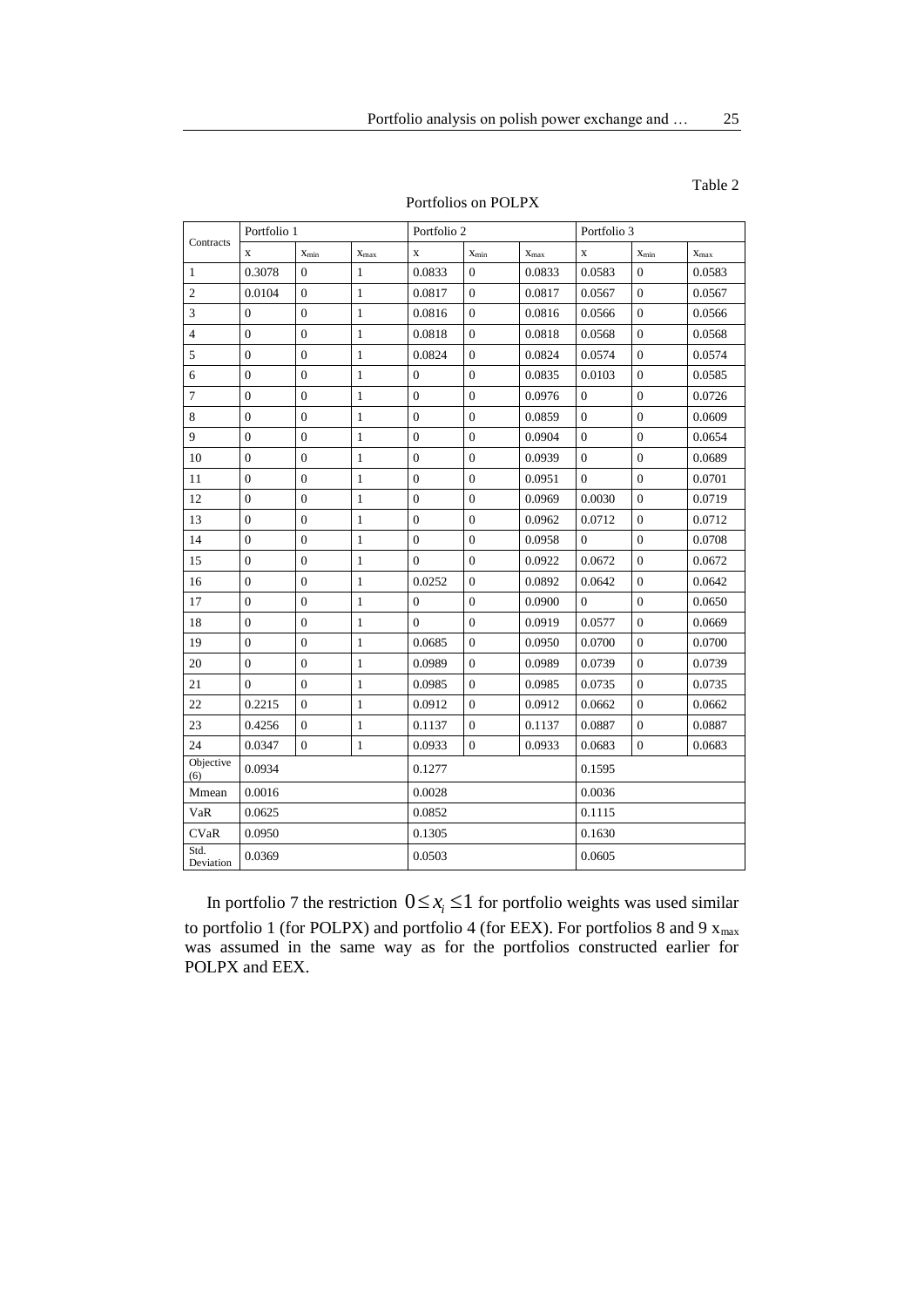### Table 3

### Portfolios on EEX

|                   | Portfolio 4    |                  |                     | Portfolio 5    |                |           | Portfolio 6    |                |                     |  |
|-------------------|----------------|------------------|---------------------|----------------|----------------|-----------|----------------|----------------|---------------------|--|
| Contracts         | $\mathbf x$    | $X_{\min}$       | $\mathbf{x}_{\max}$ | $\mathbf X$    | $X_{min}$      | $X_{max}$ | $\mathbf X$    | $X_{min}$      | $\mathbf{x}_{\max}$ |  |
| 1                 | $\mathbf{0}$   | $\mathbf{0}$     | $\mathbf{1}$        | $\mathbf{0}$   | $\overline{0}$ | 0.0833    | $\overline{0}$ | $\overline{0}$ | 0.0583              |  |
| $\overline{c}$    | $\overline{0}$ | $\overline{0}$   | $\mathbf{1}$        | 0.0030         | $\overline{0}$ | 0.0817    | 0.0252         | $\overline{0}$ | 0.0567              |  |
| 3                 | 0.0001         | $\mathbf{0}$     | $\mathbf{1}$        | 0.0016         | $\overline{0}$ | 0.0816    | 0.0130         | $\overline{0}$ | 0.0566              |  |
| $\overline{4}$    | 0.0002         | $\overline{0}$   | $\mathbf{1}$        | 0.0007         | $\overline{0}$ | 0.0818    | 0.0077         | $\overline{0}$ | 0.0568              |  |
| 5                 | 0.0005         | $\overline{0}$   | $\mathbf{1}$        | $\mathbf{0}$   | $\overline{0}$ | 0.0824    | 0.0017         | $\Omega$       | 0.0574              |  |
| 6                 | 0.0002         | $\boldsymbol{0}$ | $\mathbf{1}$        | $\overline{0}$ | $\overline{0}$ | 0.0835    | $\overline{0}$ | $\overline{0}$ | 0.0585              |  |
| $\tau$            | 0.0002         | $\mathbf{0}$     | $\mathbf{1}$        | 0.0002         | $\mathbf{0}$   | 0.0976    | 0.0001         | $\overline{0}$ | 0.0726              |  |
| 8                 | $\mathbf{0}$   | $\overline{0}$   | $\mathbf{1}$        | 0.0005         | $\overline{0}$ | 0.0859    | 0.0006         | $\overline{0}$ | 0.0609              |  |
| 9                 | $\Omega$       | $\Omega$         | $\mathbf{1}$        | $\Omega$       | $\theta$       | 0.0904    | $\theta$       | $\Omega$       | 0.0654              |  |
| 10                | 0.0196         | $\boldsymbol{0}$ | $\mathbf{1}$        | 0.0470         | $\overline{0}$ | 0.0939    | 0.0485         | $\overline{0}$ | 0.0689              |  |
| 11                | 0.0754         | $\mathbf{0}$     | $\mathbf{1}$        | 0.0711         | $\mathbf{0}$   | 0.0951    | 0.0678         | $\overline{0}$ | 0.0701              |  |
| 12                | 0.0760         | $\mathbf{0}$     | $\mathbf{1}$        | 0.0717         | $\mathbf{0}$   | 0.0969    | 0.0681         | $\overline{0}$ | 0.0719              |  |
| 13                | 0.0748         | $\mathbf{0}$     | $\mathbf{1}$        | 0.0710         | $\mathbf{0}$   | 0.0962    | 0.0681         | $\Omega$       | 0.0712              |  |
| 14                | 0.0718         | $\overline{0}$   | $\mathbf{1}$        | 0.0724         | $\overline{0}$ | 0.0958    | 0.0708         | $\overline{0}$ | 0.0708              |  |
| 15                | 0.0719         | $\overline{0}$   | $\mathbf{1}$        | 0.0661         | $\overline{0}$ | 0.0922    | 0.0645         | $\theta$       | 0.0672              |  |
| 16                | 0.0001         | $\boldsymbol{0}$ | $\mathbf{1}$        | 0.0220         | $\overline{0}$ | 0.0892    | 0.0259         | $\overline{0}$ | 0.0642              |  |
| 17                | 0.0649         | $\overline{0}$   | $\mathbf{1}$        | 0.0614         | $\overline{0}$ | 0.0900    | 0.0612         | $\Omega$       | 0.0650              |  |
| 18                | 0.0749         | $\boldsymbol{0}$ | $\mathbf{1}$        | 0.0705         | $\overline{0}$ | 0.0919    | 0.0669         | $\overline{0}$ | 0.0669              |  |
| 19                | 0.0770         | $\overline{0}$   | $\mathbf{1}$        | 0.0726         | $\theta$       | 0.0950    | 0.0686         | $\Omega$       | 0.0700              |  |
| 20                | 0.0775         | $\overline{0}$   | $\mathbf{1}$        | 0.0731         | $\overline{0}$ | 0.0989    | 0.0688         | $\overline{0}$ | 0.0739              |  |
| 21                | 0.0777         | $\overline{0}$   | $\mathbf{1}$        | 0.0733         | $\theta$       | 0.0985    | 0.0689         | $\theta$       | 0.0735              |  |
| 22                | 0.0751         | $\boldsymbol{0}$ | $\mathbf{1}$        | 0.0707         | $\overline{0}$ | 0.0912    | 0.0662         | $\overline{0}$ | 0.0662              |  |
| 23                | 0.0798         | $\mathbf{0}$     | $\mathbf{1}$        | 0.0738         | $\overline{0}$ | 0.1137    | 0.0692         | $\Omega$       | 0.0887              |  |
| 24                | 0.0823         | $\mathbf{0}$     | $\mathbf{1}$        | 0.0770         | $\mathbf{0}$   | 0.0933    | 0.0683         | $\mathbf{0}$   | 0.0683              |  |
| Objective<br>(6)  | 0.9805         |                  |                     | 1.1478         |                |           | 1.4198         |                |                     |  |
| Mean              | 0.0199         |                  |                     | $-0.1057$      |                |           |                | $-0.1706$      |                     |  |
| VaR               | 0.4453         |                  |                     | 0.4879         |                |           |                | 0.5600         |                     |  |
| <b>CVaR</b>       | 1.0004         |                  |                     | 1.0421         |                |           |                | 1.2491         |                     |  |
| Std.<br>Deviation | 0.8526         |                  |                     | 2.9270         |                |           |                | 3.7443         |                     |  |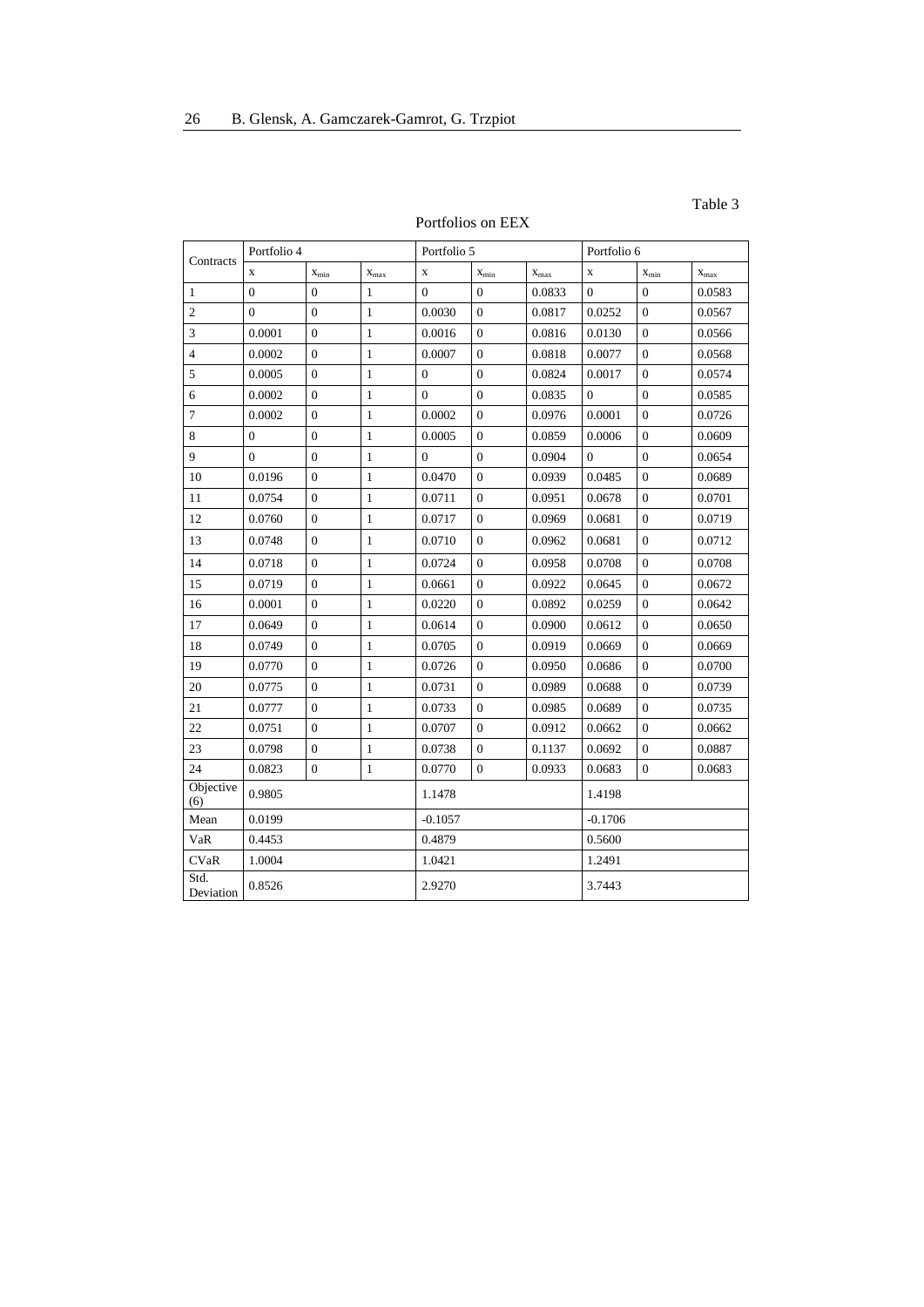

Figure 4. Weights of contracts in portfolio from POLPX and EEX (with the restriction  $0 \le x_i \le 1$ 

The negative value of portfolios return for POLPX and EEX together (see Table 4) as well as for EEX (see Table 3) can result from negative electricity prices observed on  $EEX<sup>1</sup>$ .



Figure 5. Weights of contracts in portfolio from POLPX and EEX (with the restriction  $0 \le x_i \le x_{max}$  argumented by 5%)

 $\overline{\phantom{a}}$ 

<sup>&</sup>lt;sup>1</sup> The negative electricity prices ware first observed in 2009 on EEX as a result of demand and supply changes which come independently from price.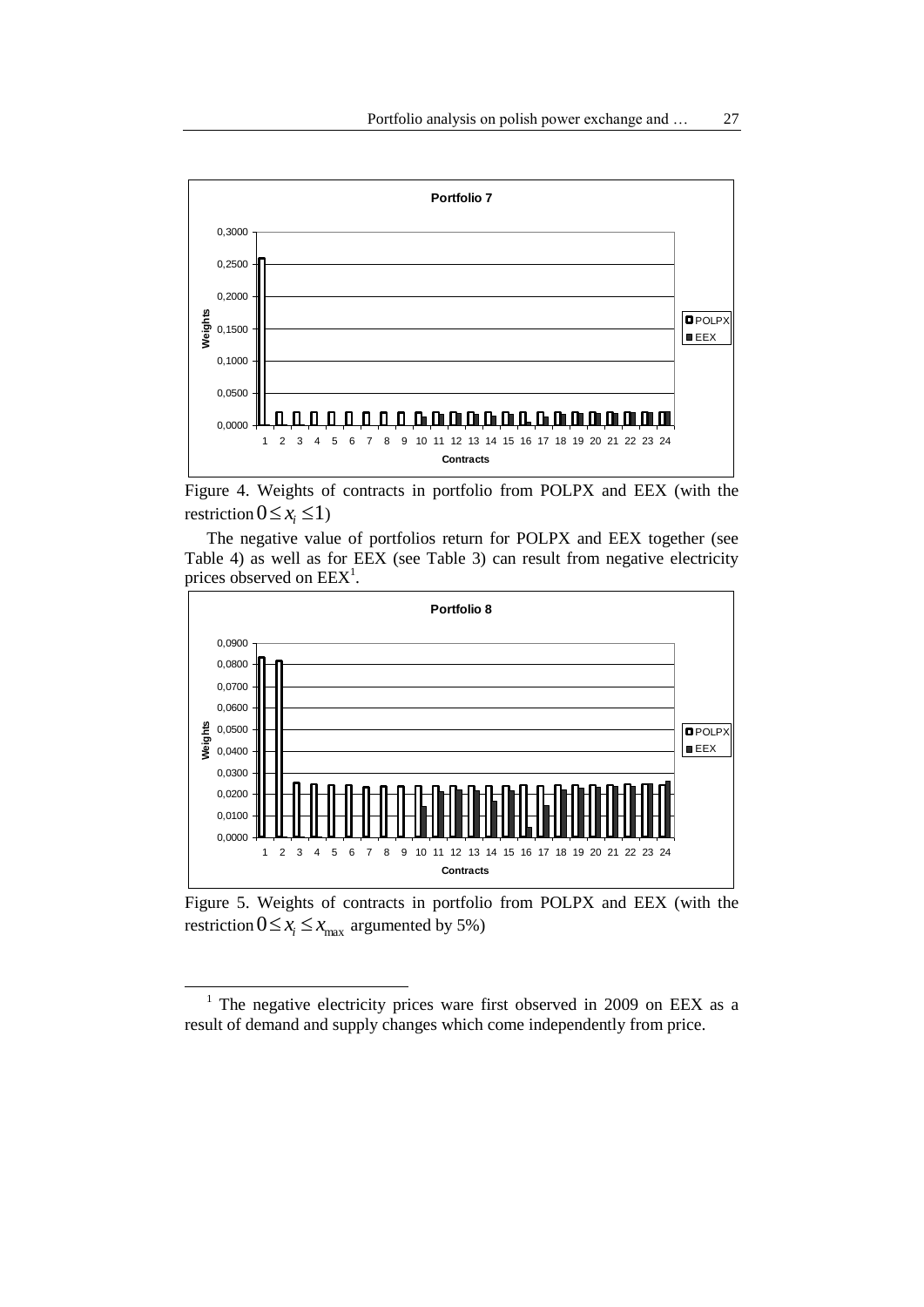### Portfolios on POLPX and EEX

| Contracts         | Portfolio 7  |            |              | Portfolio 8  |            |           | Portfolio 9  |            |           |
|-------------------|--------------|------------|--------------|--------------|------------|-----------|--------------|------------|-----------|
|                   | <b>POLPX</b> | <b>EEX</b> | $X_{max}$    | <b>POLPX</b> | <b>EEX</b> | $x_{max}$ | <b>POLPX</b> | <b>EEX</b> | $x_{max}$ |
| 1                 | 0.2589       | 0.0010     | $\mathbf{1}$ | 0.0833       | 0.0000     | 0.0833    | 0.0583       | 0.0000     | 0.0583    |
| $\overline{c}$    | 0.0208       | 0.0022     | $\mathbf{1}$ | 0.0817       | 0.0004     | 0.0817    | 0.0567       | 0.0000     | 0.0567    |
| 3                 | 0.0207       | 0.0011     | $\mathbf{1}$ | 0.0252       | 0.0002     | 0.0816    | 0.0566       | 0.0000     | 0.0566    |
| $\overline{4}$    | 0.0207       | 0.0000     | $\mathbf{1}$ | 0.0244       | 0.0004     | 0.0818    | 0.0290       | 0.0012     | 0.0568    |
| 5                 | 0.0206       | 0.0000     | $\mathbf{1}$ | 0.0243       | 0.0000     | 0.0824    | 0.0248       | 0.0000     | 0.0574    |
| 6                 | 0.0204       | 0.0000     | $\mathbf{1}$ | 0.0240       | 0.0000     | 0.0835    | 0.0245       | 0.0000     | 0.0585    |
| $\tau$            | 0.0199       | 0.0001     | $\mathbf{1}$ | 0.0232       | 0.0002     | 0.0976    | 0.0237       | 0.0001     | 0.0726    |
| 8                 | 0.0200       | 0.0000     | $\mathbf{1}$ | 0.0234       | 0.0001     | 0.0859    | 0.0239       | 0.0002     | 0.0609    |
| 9                 | 0.0201       | 0.0000     | $\mathbf{1}$ | 0.0235       | 0.0000     | 0.0904    | 0.0240       | 0.0000     | 0.0654    |
| 10                | 0.0202       | 0.0139     | $\mathbf{1}$ | 0.0237       | 0.0147     | 0.0939    | 0.0242       | 0.0144     | 0.0689    |
| 11                | 0.0203       | 0.0185     | $\mathbf{1}$ | 0.0239       | 0.0213     | 0.0951    | 0.0244       | 0.0217     | 0.0701    |
| 12                | 0.0203       | 0.0190     | $\mathbf{1}$ | 0.0239       | 0.0220     | 0.0969    | 0.0244       | 0.0224     | 0.0719    |
| 13                | 0.0204       | 0.0188     | $\mathbf{1}$ | 0.0239       | 0.0217     | 0.0962    | 0.0244       | 0.0222     | 0.0712    |
| 14                | 0.0203       | 0.0152     | $\mathbf{1}$ | 0.0239       | 0.0169     | 0.0958    | 0.0244       | 0.0169     | 0.0708    |
| 15                | 0.0204       | 0.0189     | $\mathbf{1}$ | 0.0239       | 0.0216     | 0.0922    | 0.0245       | 0.0223     | 0.0672    |
| 16                | 0.0204       | 0.0063     | $\mathbf{1}$ | 0.0240       | 0.0048     | 0.0892    | 0.0245       | 0.0040     | 0.0642    |
| 17                | 0.0204       | 0.0139     | $\mathbf{1}$ | 0.0239       | 0.0148     | 0.0900    | 0.0244       | 0.0145     | 0.0650    |
| 18                | 0.0204       | 0.0189     | $\mathbf{1}$ | 0.0240       | 0.0220     | 0.0919    | 0.0245       | 0.0223     | 0.0669    |
| 19                | 0.0205       | 0.0196     | $\mathbf{1}$ | 0.0241       | 0.0229     | 0.0950    | 0.0246       | 0.0233     | 0.0700    |
| 20                | 0.0206       | 0.0200     | $\mathbf{1}$ | 0.0242       | 0.0234     | 0.0989    | 0.0247       | 0.0239     | 0.0739    |
| 21                | 0.0206       | 0.0202     | $\mathbf{1}$ | 0.0243       | 0.0237     | 0.0985    | 0.0249       | 0.0242     | 0.0735    |
| 22                | 0.0208       | 0.0204     | $\mathbf{1}$ | 0.0245       | 0.0240     | 0.0912    | 0.0251       | 0.0245     | 0.0662    |
| 23                | 0.0207       | 0.0210     | $\mathbf{1}$ | 0.0243       | 0.0250     | 0.1137    | 0.0249       | 0.0253     | 0.0887    |
| 24                | 0.0206       | 0.0220     | $\mathbf{1}$ | 0.0243       | 0.0262     | 0.0933    | 0.0248       | 0.0262     | 0.0683    |
| Objective<br>(6)  | 0.3974       |            |              | 0.4129       |            |           | 0.4137       |            |           |
| Mean              | $-0.0258$    |            |              | $-0.0169$    |            |           | $-0.0140$    |            |           |
| VaR               | 0.2144       |            |              | 0.2429       |            |           | 0.2476       |            |           |
| <b>CVaR</b>       | 0.3716       |            |              | 0.3960       |            |           | 0.3997       |            |           |
| Std.<br>Deviation | 0.7980       |            |              | 0.7143       |            |           | 0.6682       |            |           |

### **4 Conclusion**

Concluding, the risk of price changes on EEX is much greater than the analogous risk on POLPX, but, based on two criteria to build the portfolio, the investor should sell electricity on EEX too. For investors, contracts in the night

### Table 4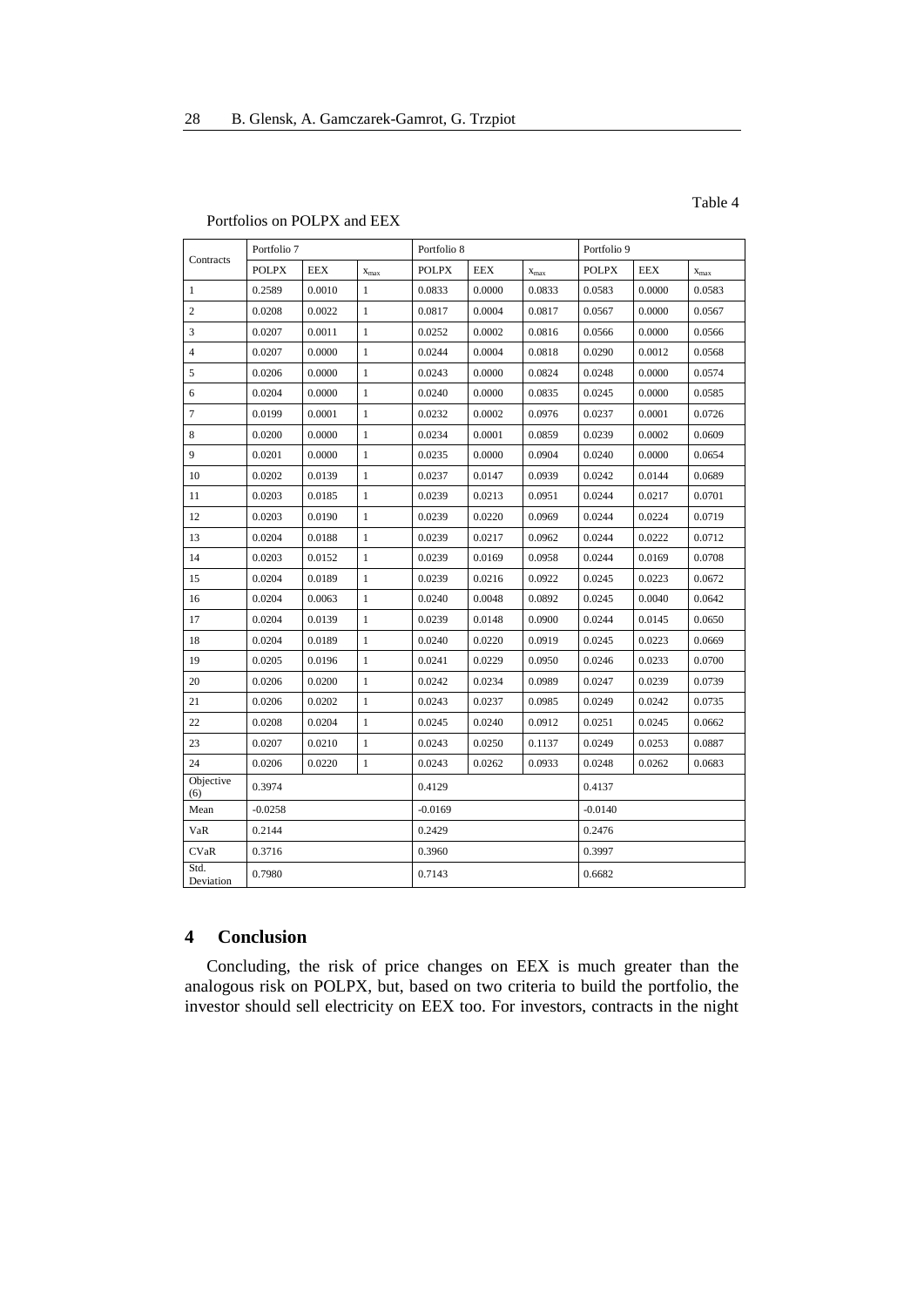and early morning hours on POLPX are more attractive, but for odd hours contracts on two spot markets give a very similar distance between risk and profit.



Figure 6. Weights of contracts in portfolio from POLPX and EEX (with the restriction  $0 \le x_i \le x_{max}$  argumented by 2.5%)

Moreover, portfolios constructed for both electricity markets consist of contracts for all hours during the day as opposed to the portfolios built only for POLPX and EEX. From the point of view of retailers, this can be seen as a positive aspect of this approach. Nevertheless, the observed problem of negative portfolio return, caused by negative energy prices on EEX, needs further investigation and analyses.

### **References**

- Artzner P., Delbaen F., Eber J.M., Heath D. (1999): *Coherent Measures of Risk,* Mathematical Finance, 9(3), p. 203-228.
- Blanco C. (1998): *Value at risk for energy: Is VaR useful to manage energy price risk?* Financial Engineering Associates.
- Heilpern S. A. (2011): *Aggregate Dependent Risks – Risk Measure Calculation,* Mathematical Economics, 7(14), p. 108-122.
- Jajuga K., Jajuga T. (1998): *Inwestycje. Instrumenty finansowe. Ryzyko finansowe. Inżynieria finansów*, PWN, Warszawa.